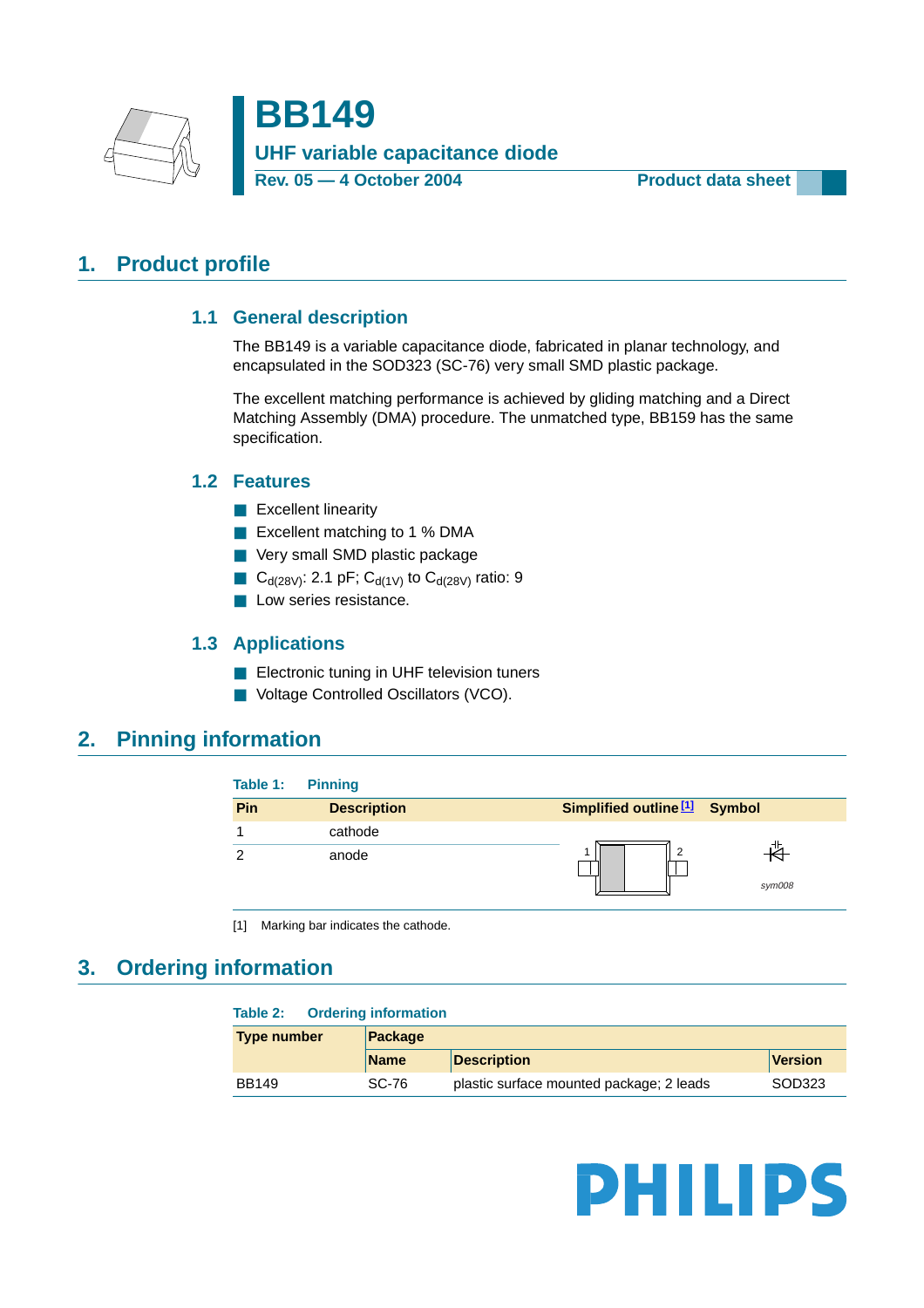# <span id="page-1-2"></span>**4. Marking**

| <b>Table 3: Marking</b> |                     |
|-------------------------|---------------------|
| <b>Type number</b>      | <b>Marking code</b> |
| BB149                   | P9                  |

# <span id="page-1-3"></span>**5. Limiting values**

**Table 4: Limiting values**

In accordance with the Absolute Maximum Rating System (IEC 60134).

| <b>Symbol</b>    | <b>Parameter</b>     | <b>Conditions</b> | Min                      | <b>Max</b> | Unit |
|------------------|----------------------|-------------------|--------------------------|------------|------|
| $V_{R}$          | reverse voltage      |                   | $\overline{\phantom{0}}$ | 30         |      |
| IF               | forward current      |                   | $\overline{\phantom{0}}$ | 20         | mA   |
| l <sub>stg</sub> | storage temperature  |                   | $-55$                    | $+150$     | °C   |
|                  | junction temperature |                   | $-55$                    | $+125$     | °C   |

# <span id="page-1-4"></span>**6. Characteristics**

#### <span id="page-1-1"></span>**Table 5: Characteristics**

| <b>Symbol</b>                           | <b>Parameter</b>              | <b>Conditions</b>                                                 |     | <b>Min</b> | <b>Typ</b> | <b>Max</b> | <b>Unit</b> |
|-----------------------------------------|-------------------------------|-------------------------------------------------------------------|-----|------------|------------|------------|-------------|
| l <sub>R</sub>                          | reverse current               | see Figure 2                                                      |     |            |            |            |             |
|                                         |                               | $V_R = 30 V$                                                      |     |            |            | 10         | nA          |
|                                         |                               | $V_R = 30 V; T_i = 85 °C$                                         |     |            |            | 200        | nA          |
| $r_{\rm s}$                             | diode series<br>resistance    | $f = 470$ MHz                                                     | 凹.  |            |            | 0.75       | Ω           |
| $C_d$                                   | diode<br>capacitance          | $f = 1$ MHz; see Figure 1 and 3                                   |     |            |            |            |             |
|                                         |                               | $V_R = 1 V$                                                       | 18  |            |            | 19.5       | рF          |
|                                         |                               | $V_R = 28 V$                                                      |     | 1.9        | 2.1        | 2.25       | pF          |
| $C_{d(IV)}$<br>$C_{d(28V)}$             | capacitance ratio $f = 1$ MHz |                                                                   | 8.2 |            | 9          | 10         |             |
| $C_{d(19V)}$<br>$\overline{C}_{d(28V)}$ | capacitance ratio $f = 1$ MHz |                                                                   |     | 1.2        |            |            |             |
| $\frac{\Delta C_d}{C_d}$                | capacitance<br>matching       | $V_R$ = 0.5 V to 28 V; in a<br>sequence of 10 diodes<br>(gliding) |     |            |            | 2          | %           |

<span id="page-1-0"></span>[1]  $V_R$  is the value at which  $C_d = 9$  pF.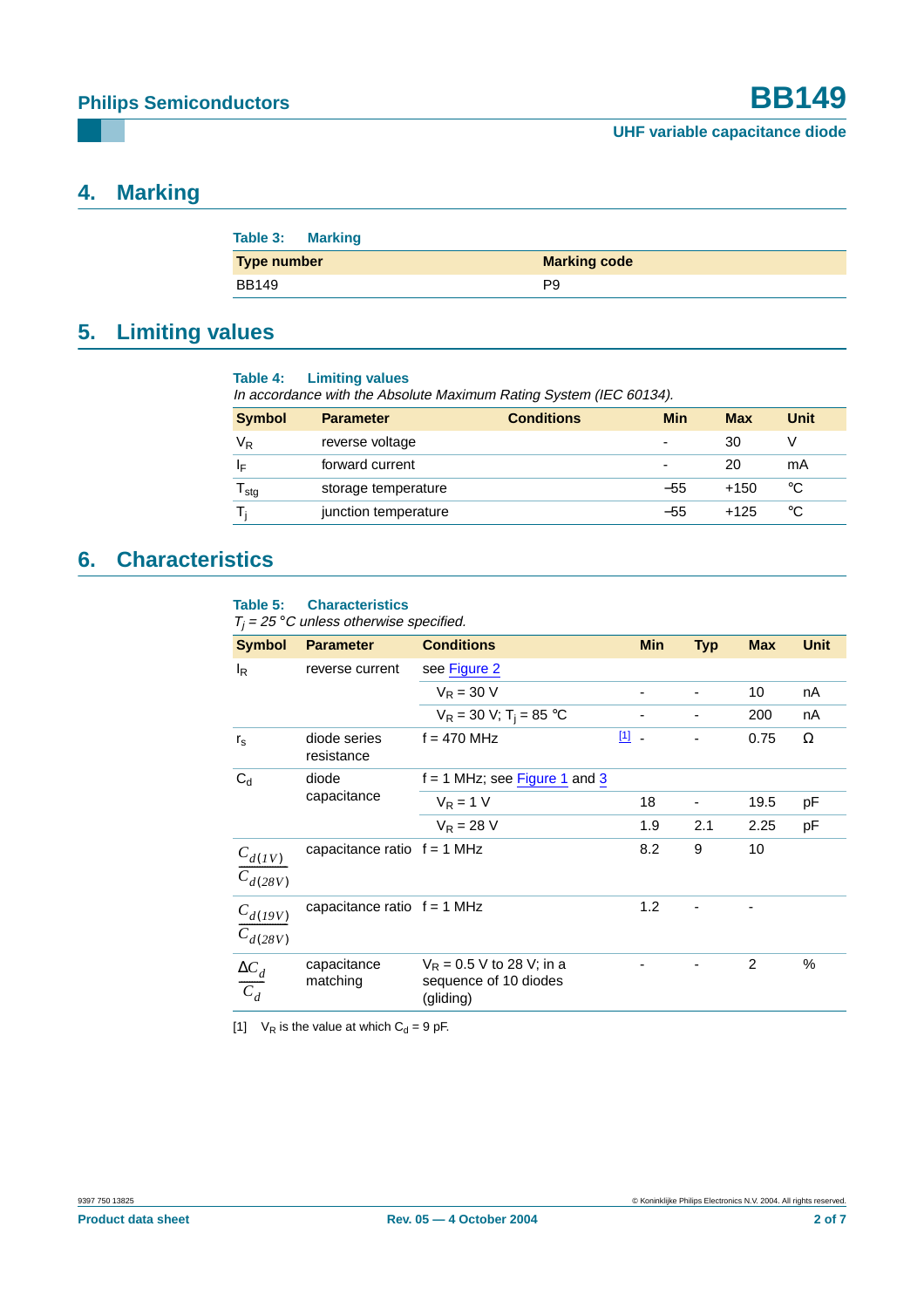# **Philips Semiconductors BB149**

### <span id="page-2-2"></span>**UHF variable capacitance diode**

<span id="page-2-1"></span><span id="page-2-0"></span>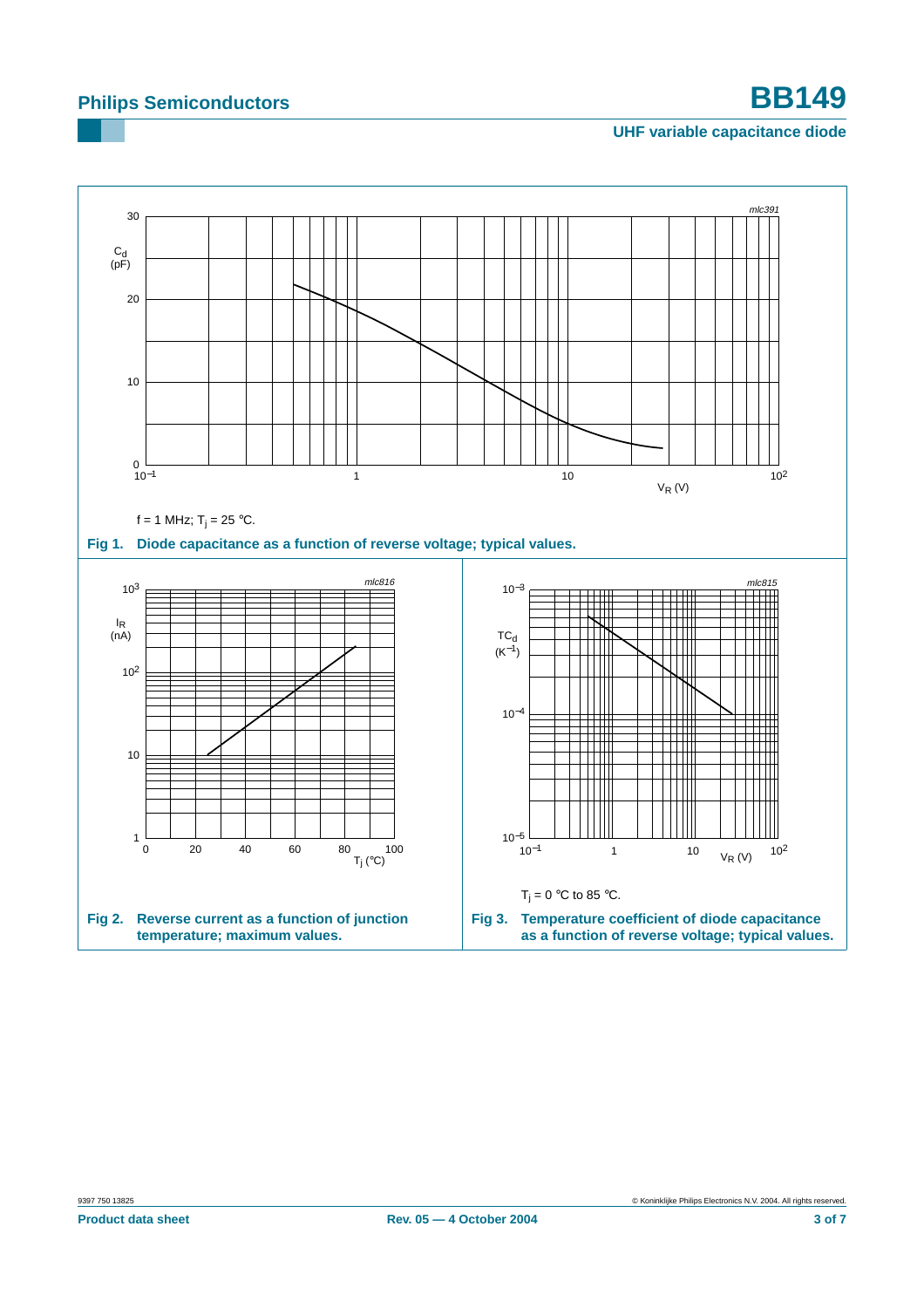# **Philips Semiconductors BB149**

**UHF variable capacitance diode**

# <span id="page-3-0"></span>**7. Package outline**



### **Fig 4. Package outline SOD323 (SC-76).**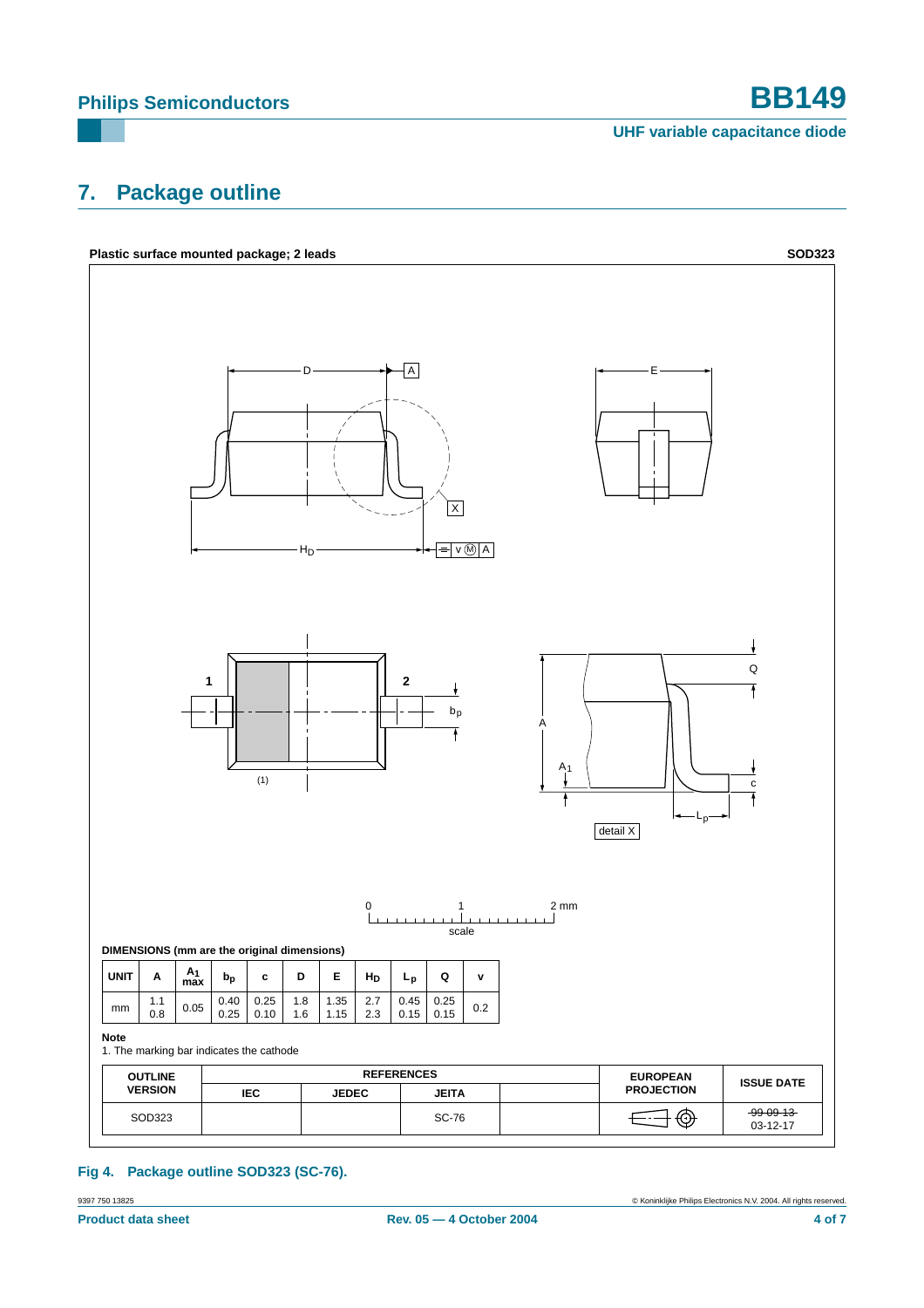# <span id="page-4-0"></span>**8. Revision history**

| Table 6:<br><b>Revision history</b> |              |                                                                                                                                               |                      |                |                   |
|-------------------------------------|--------------|-----------------------------------------------------------------------------------------------------------------------------------------------|----------------------|----------------|-------------------|
| <b>Document ID</b>                  | Release date | Data sheet status                                                                                                                             | <b>Change notice</b> | Doc. number    | <b>Supersedes</b> |
| BB149 5                             | 20041004     | Product data sheet                                                                                                                            |                      | 9397 750 13825 | BB149 4           |
| Modifications:                      |              | • The format of this data sheet has been redesigned to comply with the new presentation and<br>information standard of Philips Semiconductors |                      |                |                   |
|                                     | of 10 diodes | • Table 5 "Characteristics": $\Delta C_d/C_d$ conditions changed from sequence of 15 diodes to sequence                                       |                      |                |                   |
|                                     |              | • Table 5 "Characteristics": $\Delta C_d/C_d$ in a sequence of 4 diodes removed                                                               |                      |                |                   |
|                                     |              | • Table 5 "Characteristics": added typical value of 2.1 pF for $C_{d(28V)}$                                                                   |                      |                |                   |
|                                     |              | • Table 5 "Characteristics": added typical value of 9 for $C_{d(1)}$ to $C_{d(28)}$ ratio.                                                    |                      |                |                   |
| BB149 4                             | 20040301     | Product specification                                                                                                                         |                      | 9397 750 12653 | BB149 3           |
| BB149 3                             | 19980915     | Product specification                                                                                                                         |                      | 9397 750 04378 | BB149 2           |
| BB149 2                             | 19960503     | n.a.                                                                                                                                          |                      | n.a.           | BB149 1           |
| BB149 1                             | 19941209     | n.a.                                                                                                                                          |                      | n.a.           | ۰                 |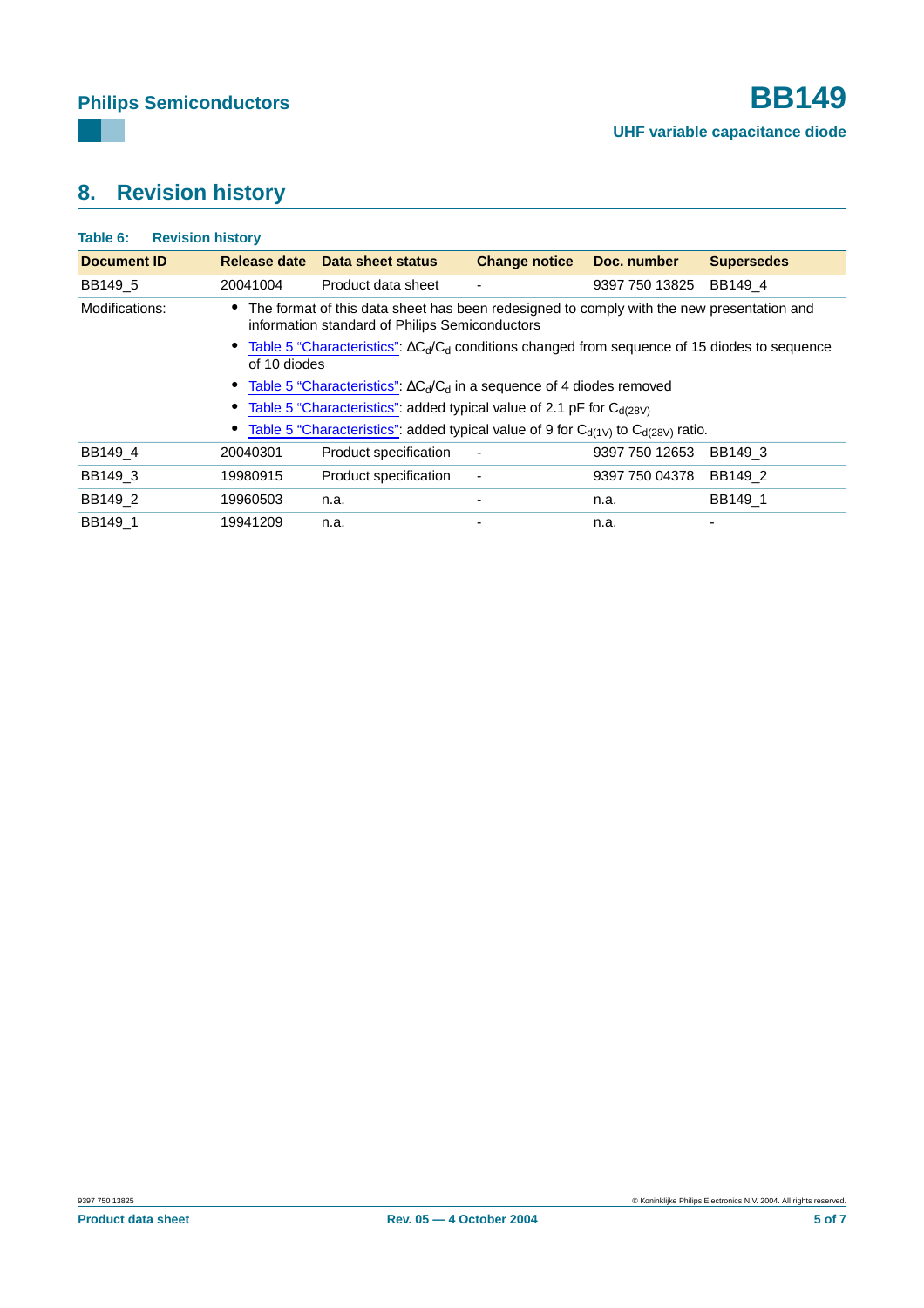## <span id="page-5-0"></span>**9. Data sheet status**

| Level | Data sheet status <sup>[1]</sup> | Product status <sup>[2][3]</sup> | <b>Definition</b>                                                                                                                                                                                                                                                                                    |
|-------|----------------------------------|----------------------------------|------------------------------------------------------------------------------------------------------------------------------------------------------------------------------------------------------------------------------------------------------------------------------------------------------|
|       | Objective data                   | Development                      | This data sheet contains data from the objective specification for product development. Philips<br>Semiconductors reserves the right to change the specification in any manner without notice.                                                                                                       |
| Ш     | Preliminary data                 | Qualification                    | This data sheet contains data from the preliminary specification. Supplementary data will be published<br>at a later date. Philips Semiconductors reserves the right to change the specification without notice, in<br>order to improve the design and supply the best possible product.             |
| Ш     | Product data                     | Production                       | This data sheet contains data from the product specification. Philips Semiconductors reserves the<br>right to make changes at any time in order to improve the design, manufacturing and supply. Relevant<br>changes will be communicated via a Customer Product/Process Change Notification (CPCN). |

[1] Please consult the most recently issued data sheet before initiating or completing a design.

[2] The product status of the device(s) described in this data sheet may have changed since this data sheet was published. The latest information is available on the Internet at URL http://www.semiconductors.philips.com.

[3] For data sheets describing multiple type numbers, the highest-level product status determines the data sheet status.

# <span id="page-5-1"></span>**10. Definitions**

**Short-form specification —** The data in a short-form specification is extracted from a full data sheet with the same type number and title. For detailed information see the relevant data sheet or data handbook.

**Limiting values definition —** Limiting values given are in accordance with the Absolute Maximum Rating System (IEC 60134). Stress above one or more of the limiting values may cause permanent damage to the device. These are stress ratings only and operation of the device at these or at any other conditions above those given in the Characteristics sections of the specification is not implied. Exposure to limiting values for extended periods may affect device reliability.

**Application information —** Applications that are described herein for any of these products are for illustrative purposes only. Philips Semiconductors make no representation or warranty that such applications will be suitable for the specified use without further testing or modification.

# <span id="page-5-2"></span>**11. Disclaimers**

**Life support —** These products are not designed for use in life support appliances, devices, or systems where malfunction of these products can reasonably be expected to result in personal injury. Philips Semiconductors customers using or selling these products for use in such applications do so at their own risk and agree to fully indemnify Philips Semiconductors for any damages resulting from such application.

**Right to make changes —** Philips Semiconductors reserves the right to make changes in the products - including circuits, standard cells, and/or software - described or contained herein in order to improve design and/or performance. When the product is in full production (status 'Production'), relevant changes will be communicated via a Customer Product/Process Change Notification (CPCN). Philips Semiconductors assumes no responsibility or liability for the use of any of these products, conveys no license or title under any patent, copyright, or mask work right to these products, and makes no representations or warranties that these products are free from patent, copyright, or mask work right infringement, unless otherwise specified.

# <span id="page-5-3"></span>**12. Contact information**

For additional information, please visit: **http://www.semiconductors.philips.com** For sales office addresses, send an email to: **sales.addresses@www.semiconductors.philips.com**